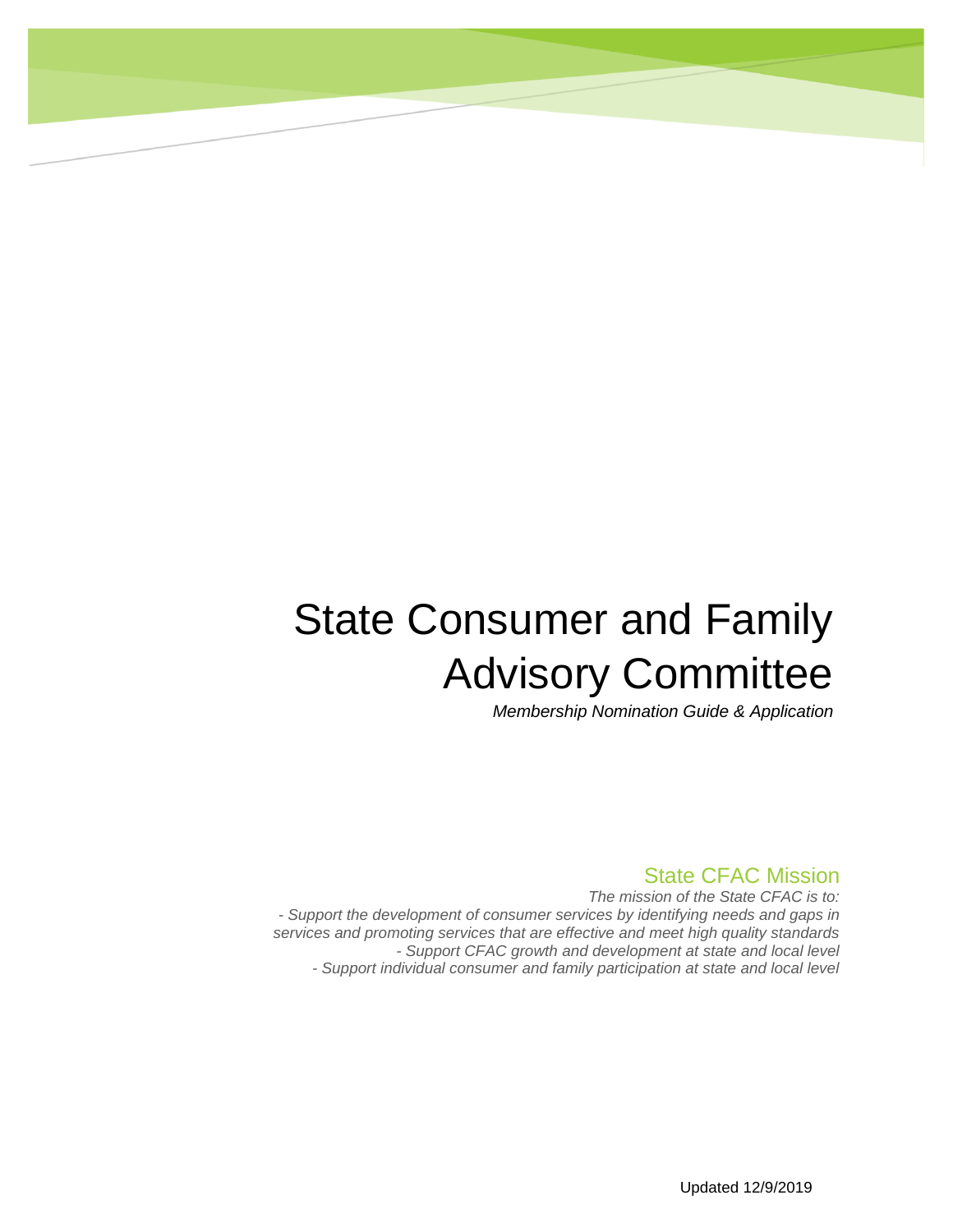# State Consumer and Family Advisory Committee: Membership Nomination Guide

#### **Overview**

The State Consumer and Family Advisory Committee (SCFAC) is established by the NC General Statute 122C-171 to "advise the Department of Health and Human Services (DHHS) and the General Assembly on planning on management of the State's public mental health, developmental disabilities, and substance abuse services."

### Appointing Authority

The State CFAC is currently composed of 21 members and has three appointing authorities, including the Secretary of the North Carolina Department of Health and Human Services. The Secretary's appointments reflect each of the disability groups and terms are staggered so that terms of three of the appointees expire each year. Occasionally a Committee Member resigns, and the vacancy will be posted for that seat.

#### Membership Nomination Process

Appointment to the State CFAC is a competitive process; members are asked to dedicate one day of their time, once a month to an in-person meeting to receive important information on the services provided by the state of North Carolina, to provide feedback on the experience of people with MH/DD/SAS disabilities who receive those services, and to work collaboratively with other members and DHHS staff to develop innovative approaches to supporting people in their communities.

Interested applicants are encouraged to complete the application form, including the short answer section. There are no wrong answers to the questions. These questions are included to find out more about the applicant's relevant background, what they hope to contribute to SCFAC, and will help the NC Division of Mental Health, Developmental Disabilities, and Substance Abuse Services (MH/DD/SAS) to better understand the lived experience of people receiving MH/DD/SA services from the state.

The Demographic Information section of this application provides the NC Division of MH/DD/SAS and NC Department of Health and Human Services (DHHS) with information about the applicant to ensure a diverse representation of people are considered and included in the application process. The demographic information is not a deciding factor in the applicant's selection to the committee and is not shared with other sources. The demographic information is used to assist DHHS in its strategic planning for engagement and outreach.

If you are currently employed and selected to serve, the Division of MH/DD/SAS recommends that you disclose your position on the SCFAC to your employer with a emphasis on the time commitment requirement. The Division of MH/DD/SAS will provide, upon request, a letter of support to share with employees of selected candidates.

#### Accommodations

If you need the application in an alternate format or need assistance with completing the application either in-person or over the phone, a Community Engagement and Empowerment Team member within the Division of MH/DD/SAS is available to assist you. For accommodations assistance please email your request attention to Kate Barrow.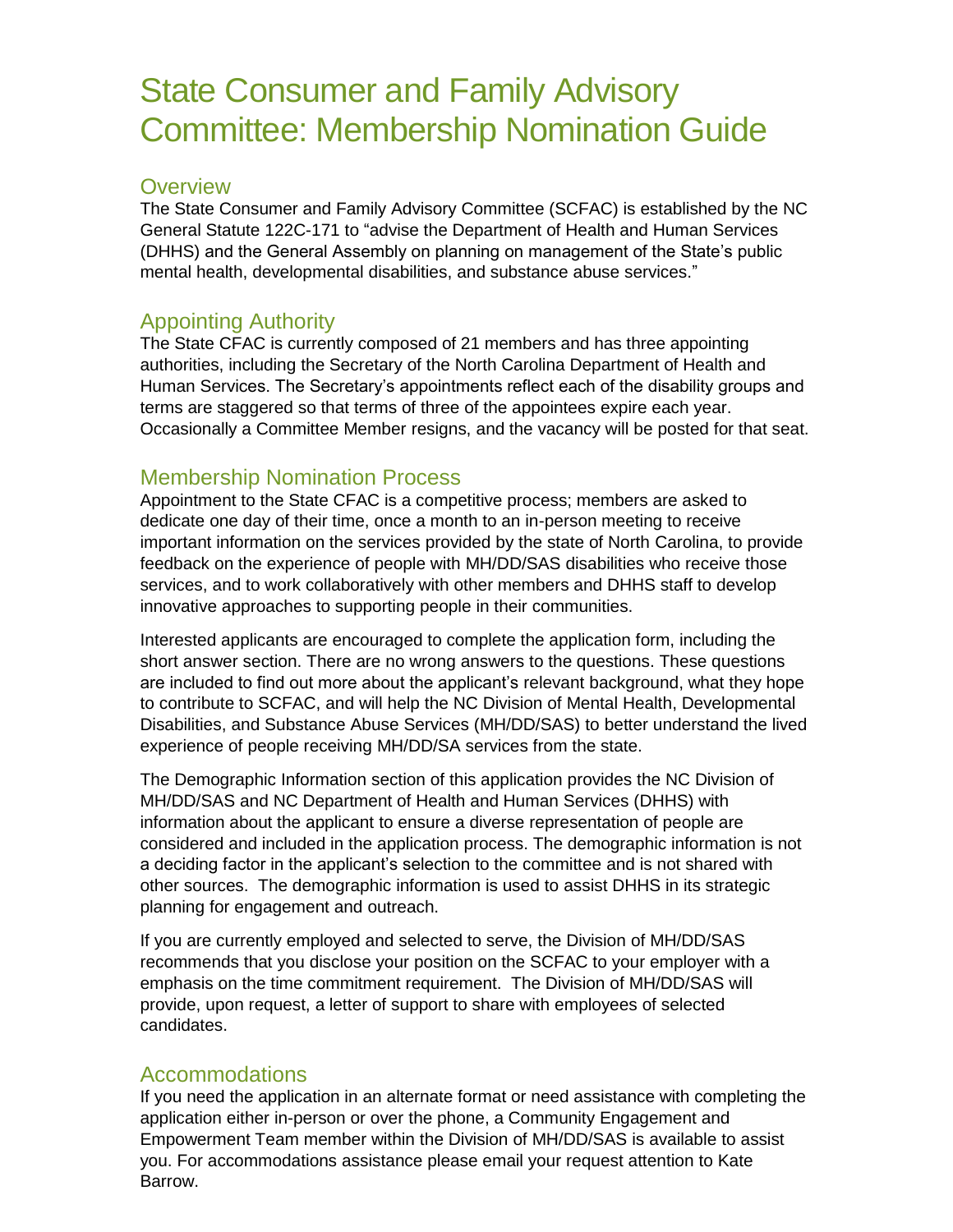#### Definitions and Terms

The application includes some terms that may be unfamiliar to some applicants. Here is a brief definition of what some of those terms mean. Applicants are encouraged to refer to this page and ask questions about any terms they may not recognize.

**Race**: The Census Bureau defines race as a person's self-identification with on or more social groups. An individual can report as White, Black or African-American, American Indian and Alaska Native, Native Hawaiian and other Pacific Islander, or some other race.

**Gender Identity**: Gender identity is the personal sense of one's own gender. Gender identity can match the assigned gender at birth or it can differ from it.

**Advocacy**: speaking on behalf of or in support of another person and/or actively supporting a cause or proposal.

**Self-Advocacy**: Speaking on behalf of yourself, making and expressing decisions about your own life, obtaining and sharing information to enhance your understanding of things that interest you, knowing and expressing your rights and responsibilities as a consumer and or recipient of services; problem solving, listening and learning, reaching out to others when you need help, and promoting self-determination.

**Service Delivery System**: Organizations that provide supports and specific services for people who need them.

**Systems Advocacy**: Promoting and educating decision and policy makers and community stakeholders about rules, policies, laws or practices that determine how people receive the support they need.

**Advisory Products**: Recommendations that include a solution to a problem that has been identified.

#### *Note: All completed forms should be sent to*

#### **Kate Barrow**

*she/her/hers* Community Engagement Specialist Community Engagement & Empowerment Team Division of Mental Health, Developmental Disabilities and Substance Abuse Services [NC Department of Health and Human Services](http://www.ncdhhs.gov/)

Cell: 919-621-1116 Office: 919-715-2138 Fax: 919-508-0951 [katherine.barrow@dhhs.nc.gov](mailto:katherine.barrow@dhhs.nc.gov%20%0d) 

306 N Wilmington St, Bath Building 3001 Mail Service Center Raleigh, NC 27699-3001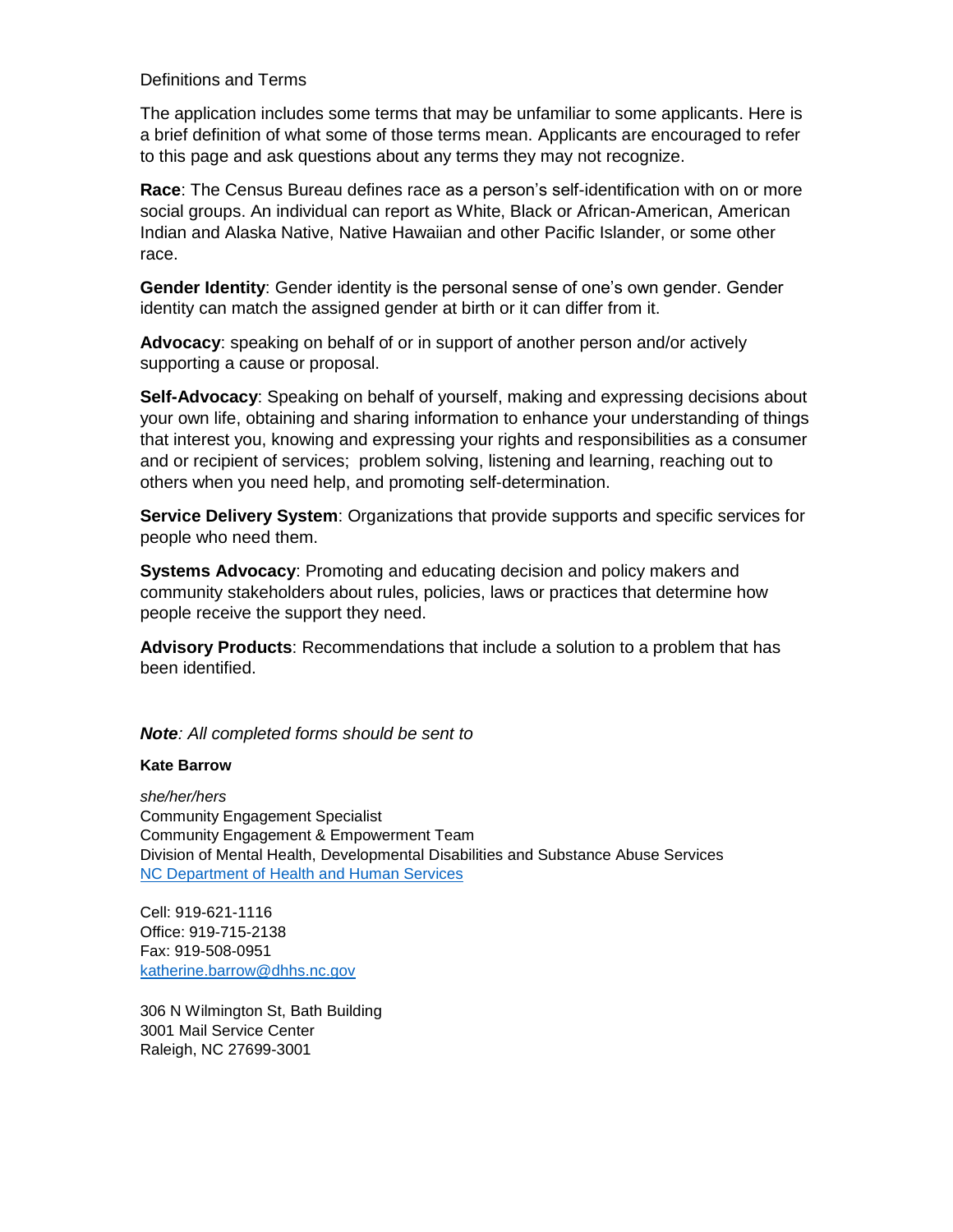# Nominee Information

| Name:                                                                             |              |                       | Date:                  |                                 |
|-----------------------------------------------------------------------------------|--------------|-----------------------|------------------------|---------------------------------|
| ○ Self-Nominated                                                                  | Or           | <b>Q</b> Nominated by |                        |                                 |
| Has the nominee consented to serve if selected?                                   |              |                       |                        | O Yes O No                      |
| Address/City:                                                                     |              |                       | Zip                    |                                 |
| County:                                                                           |              |                       | (staff only) region:   |                                 |
| Current Employer (if applicable):                                                 |              |                       |                        |                                 |
| Title:                                                                            |              |                       |                        |                                 |
| Preferred Telephone:<br>Best Number to reach you                                  |              |                       | Is this number a Cell: | O Yes O No                      |
| Email:                                                                            |              |                       |                        |                                 |
| Demographic Information (Confidential)<br>How do you define your gender identity? |              |                       |                        |                                 |
| <b>O</b> Male<br>O Female                                                         |              | O Transgender Female  | O Transgender Male     |                                 |
| Q Gender Fluid/Queer Q Non-Binary Q Fill-in: ____________                         |              |                       |                        | <b>Q</b> Choose not to disclose |
| What pronouns do you want people to use to describe you?                          |              |                       |                        |                                 |
| m Sha/har/hare                                                                    | ∩ Ha/him/hic |                       | m Thay/tham/thaire     |                                 |

| ◯ She/her/hers | He/him/his                     |                     |                                |                            | <b>O</b> They/them/theirs |                               |                   |            |                    |
|----------------|--------------------------------|---------------------|--------------------------------|----------------------------|---------------------------|-------------------------------|-------------------|------------|--------------------|
| O Name         | Other: __________________<br>O |                     |                                | <b>O</b> Decline to answer |                           |                               |                   |            |                    |
|                |                                |                     |                                |                            |                           |                               | <b>O</b> Hispanic |            | <b>O</b> Caucasian |
| Race:          | <b>Native American</b><br>O    |                     |                                |                            |                           |                               |                   |            |                    |
| Age:           | 18-25<br>O.                    | $\bigcirc$ 26-35    |                                | $\bigcirc$ 36-45           |                           | $O$ 46-60                     | $O$ 61-70         |            | $71+$<br>$\Omega$  |
| Annual income  | $$0 - $15,999$                 |                     | $\bigcirc$ \$16,000 - \$24,999 |                            |                           | $\bullet$ \$25,000 - \$34,999 |                   |            |                    |
|                |                                | $$35,000 - $49,999$ | O.                             | \$50,000 - \$64,999        |                           |                               |                   | $$65,000+$ |                    |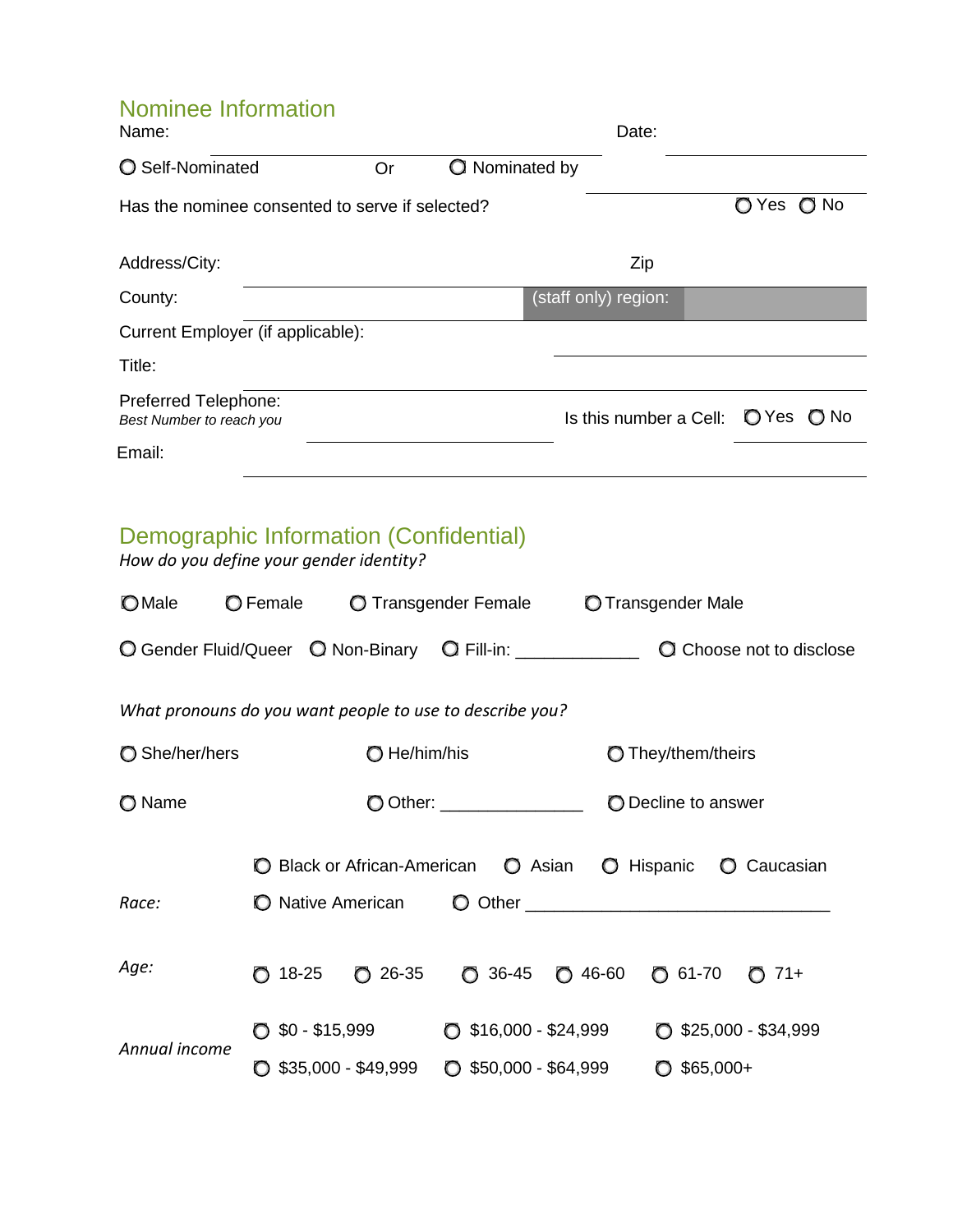## Nominee's Connection to MH/DD/SUD Community

| Nominee a:                                                                                                                                                                                                                                 |                                            |                                                                   | Nominee's Connection to MH/DD/SUD Community<br>$\Box$ Consumer $\Box$ Family Member of a Consumer (i.e. parent, spouse, etc.) |                                   |                   |  |
|--------------------------------------------------------------------------------------------------------------------------------------------------------------------------------------------------------------------------------------------|--------------------------------------------|-------------------------------------------------------------------|-------------------------------------------------------------------------------------------------------------------------------|-----------------------------------|-------------------|--|
| O Yes O No<br>Is the nominee a person with a disability?                                                                                                                                                                                   |                                            |                                                                   |                                                                                                                               |                                   |                   |  |
|                                                                                                                                                                                                                                            | identify as his or her primary disability? |                                                                   | If the answer to the above question is "Yes," which disability category does the nominee                                      |                                   |                   |  |
| <b>O</b> Mental Health<br>(MH)                                                                                                                                                                                                             | (DD)                                       | O Developmental Disabilities<br><b>O</b> Substance Abuse<br>(SUD) |                                                                                                                               | O Traumatic Brain Injury<br>(TBI) |                   |  |
| <b>Relationship to Consumer</b>                                                                                                                                                                                                            |                                            | $\Box$ Self                                                       |                                                                                                                               | $\Box$ Family/Caregiver           |                   |  |
| Is the nominee a parent of one or more children with a disability? If a child<br>has more than one disability, indicate the primary disability with a number 1<br>O No<br><b>D</b> Yes<br>and the co-occurring disability with a number 2. |                                            |                                                                   |                                                                                                                               |                                   |                   |  |
| Child 1                                                                                                                                                                                                                                    |                                            | Child 2                                                           |                                                                                                                               | Child 3                           |                   |  |
| Age                                                                                                                                                                                                                                        | <b>Disability</b>                          | Age                                                               | <b>Disability</b>                                                                                                             | Age                               | <b>Disability</b> |  |
| $\bullet$ Birth - 3                                                                                                                                                                                                                        | $\bigcirc$ MH                              | <b>O</b> Birth - 3                                                | $\bigcirc$ MH                                                                                                                 | $Q$ Birth - 3                     | $Q$ MH            |  |
| $04 - 7$                                                                                                                                                                                                                                   | O DD                                       | O 4 - 7                                                           | $O$ DD                                                                                                                        | $O$ 4 - 7                         | $\bigcirc$ dd     |  |
| $\textcircled{8}$ - 10                                                                                                                                                                                                                     | <b>O</b> SUD                               | $Q_8 - 10$                                                        | Q SUD                                                                                                                         | $Q_8$ - 10                        | Q SUD             |  |
| $O$ 11 - 14                                                                                                                                                                                                                                | O TBI                                      | $Q$ 11 - 14                                                       | $O$ TBI                                                                                                                       | $Q$ 11 - 14                       | $Q$ TBI           |  |
| $O$ 15 - 17                                                                                                                                                                                                                                |                                            | $O$ 15 - 17                                                       |                                                                                                                               | $Q$ 15 - 17                       |                   |  |
| $O(18+$                                                                                                                                                                                                                                    |                                            | $O$ 18+                                                           |                                                                                                                               | $\mathbf{Q}$ 18+                  |                   |  |
| <b>Q</b> Yes<br>O No<br>The nominee has more than three (3) children with disabilities.                                                                                                                                                    |                                            |                                                                   |                                                                                                                               |                                   |                   |  |
| Please list all the nominee's involvements in MH/DD/SA in the Community.                                                                                                                                                                   |                                            |                                                                   |                                                                                                                               |                                   |                   |  |
| Check all that apply.                                                                                                                                                                                                                      |                                            |                                                                   |                                                                                                                               |                                   |                   |  |
| $\Box$ Member of Local Consumer and Family Advisory Committee (please provide the name below)                                                                                                                                              |                                            |                                                                   |                                                                                                                               |                                   |                   |  |
| Name of Local CFAC:                                                                                                                                                                                                                        |                                            |                                                                   |                                                                                                                               |                                   |                   |  |
| <b>Local Advocacy Groups</b>                                                                                                                                                                                                               |                                            |                                                                   |                                                                                                                               |                                   |                   |  |
|                                                                                                                                                                                                                                            | Do you have access to transportation?      |                                                                   | $\mathsf{O}$ Yes<br>O No                                                                                                      |                                   |                   |  |
| How did you hear about this vacancy posting?                                                                                                                                                                                               |                                            |                                                                   |                                                                                                                               |                                   |                   |  |
| <b>O</b> Email listserv<br><b>O</b> Social Media<br>O Disability-related group<br>O Disability Advocate                                                                                                                                    |                                            |                                                                   |                                                                                                                               |                                   |                   |  |

◯ Friend 
◯ Family 
◯ Other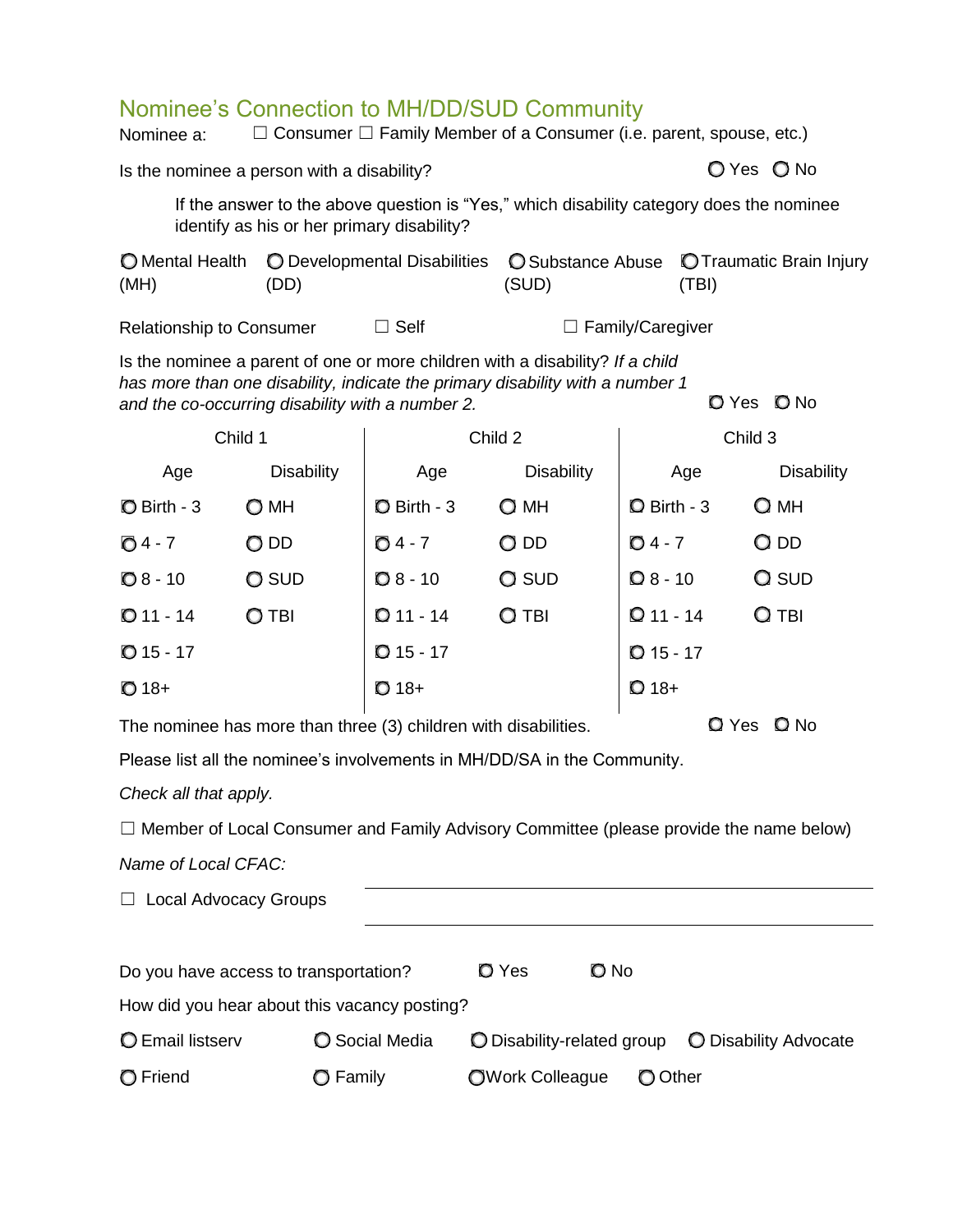**l Please answer the following questions; there are no wrong answers. Attach an additional sheet if needed.** If you need an alternate format, please contact Kate Barrow at 919-715-3197 or by email at [katherine.barrow@dhhs.nc.gov.](mailto:katherine.barrow@dhhs.nc.gov)

1. Why are you interested in becoming a member of the State Consumer and Family Advisory Committee?

2. What are three of the most pressing issues you feel people with mental health, developmental disabilities, traumatic brain injuries and/or substance use disorders in North Carolina communities are facing?

3. Please describe what systems advocacy means to you.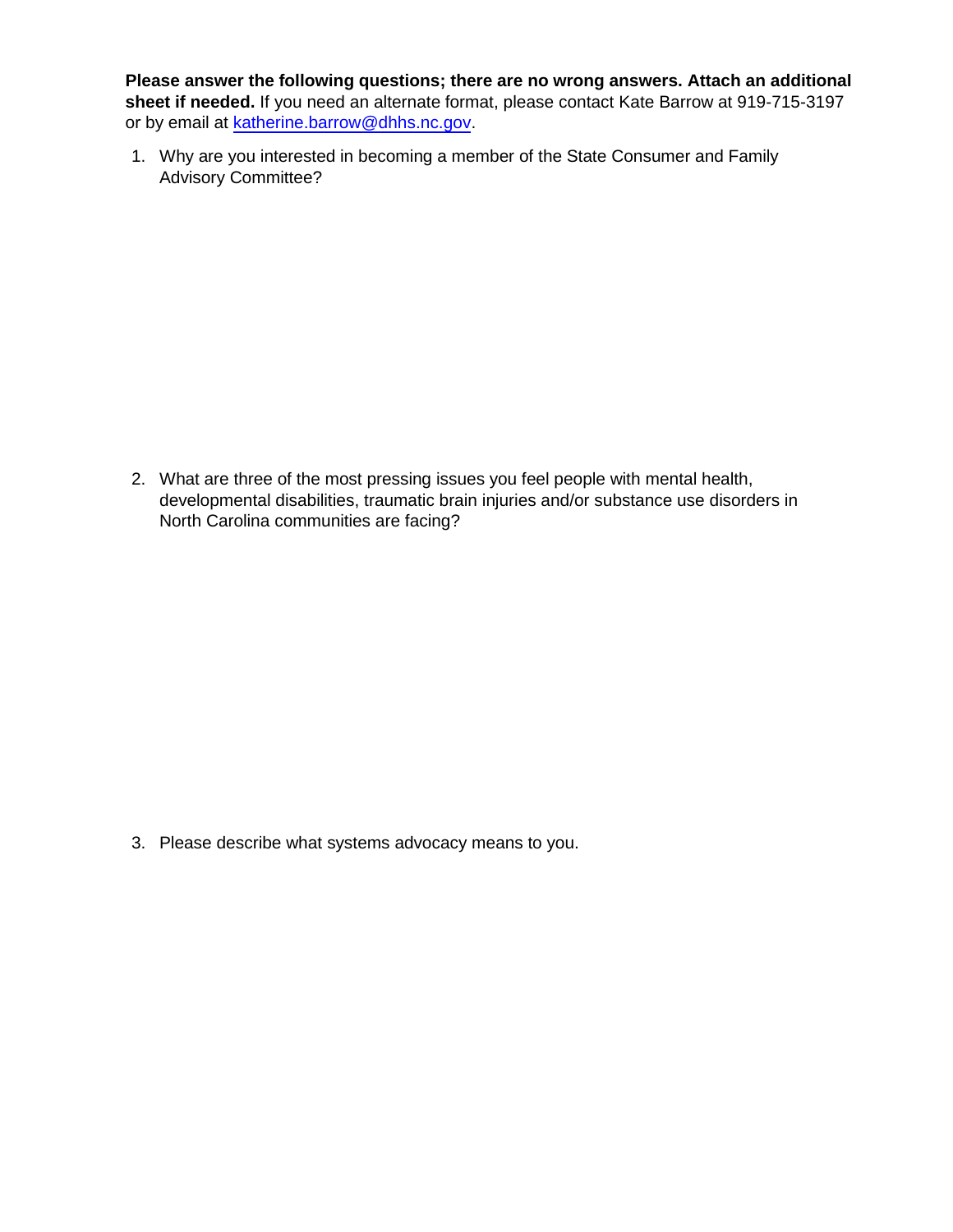4. Describe your experience with self-advocacy and systems advocacy. If you don't have any previous experience, describe what you would like to gain from participating.

5. Why is it important to include the voices of all people with disabilities when providing recommendations about services, even if they have other identities (e.g. race, gender, sexuality, etc.) that do no match your own? What does it mean to you to practice inclusive advocacy?

6. Why do you think it's important to have people representing the disability categories leading systems advocacy for issues facing North Carolina communities?